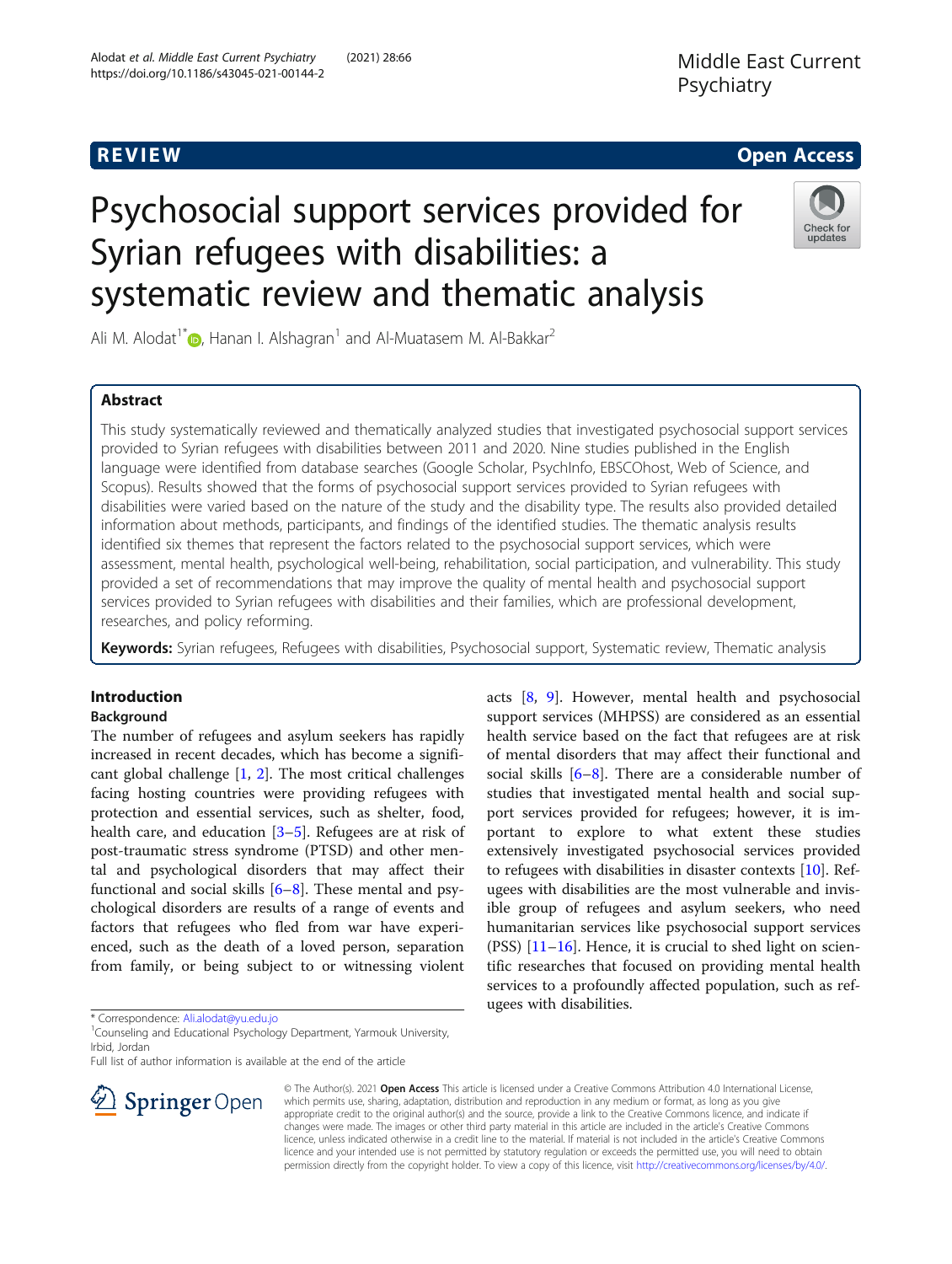#### Syrian refugees with disabilities

The Syrian conflict started in March 2011 after a military attack against protesters; then, the situation in Syria had evolved into a civil war  $[17–19]$  $[17–19]$  $[17–19]$ . The Syrian crisis was the worst humanitarian crisis in modern history, which resulted in more than six million refugees in Turkey, Lebanon, Jordan, Iraq, Egypt, and other European countries as well as seven million internally displaced people (IDPs) [[20](#page-10-0)–[22\]](#page-10-0). In general, wars and disaster situations are associated with an increasing ratio of refugees and IDPs with disabilities. In 2016, the World Health Organization (WHO) estimates that the number of refugees and IDPs with severe and moderate disabilities worldwide was more than ten million people [[12\]](#page-10-0). For the Syrian situation specifically, the HelpAge International report in 2014 estimated that 30% of Syrian refugees have special needs [[11](#page-10-0), [13](#page-10-0)].

According to the WHO, disability is an umbrella term that refers to impairment conditions that impose environmental and social barriers to individuals' activities [[23\]](#page-10-0). The Diagnostic and statistical manual of mental disorders (DSM-5) divided the disability concept into primary groups that included intellectual disabilities, communication disorders, autism spectrum disorder, attention-deficit-hyperactivity disorder, specific learning disorder, motor disorders, and other neurodevelopmental disorders [[24](#page-10-0)]. The Individuals with Disabilities Education Act, IDEA (2004) defined the disability categories to include intellectual disability, hearing impairment, language impairment, visual impairment, emotional disorders, orthopedic impairment, ASD, health impairment, specific learning disability, and multiple disabilities.

The Syrian crisis delivered a large group of in need refugees, yet refugees with disabilities are the most affected and vulnerable group of Syrian refugees [\[13](#page-10-0), [15](#page-10-0), [25](#page-10-0)–[27](#page-10-0)]. Statistics of 2014 showed that 22% of Syrian refugees in Jordan and Lebanon had disabilities [\[15\]](#page-10-0) while other statistics specified that this ratio might be much more than that especially since 65% of the elderly Syrian refugees suffer from physical or psychological disabilities [[13\]](#page-10-0). These statistics indicated that 13.4% of registered refugees with disabilities have intellectual disabilities, 44.2% physical disabilities, 42.5% sensory disabilities, and 20% multiple disabilities. Moreover, the disability prevalence in Nizip 2 camp in Turkey was 1.29% [\[15](#page-10-0), [25](#page-10-0)]. Statistics also indicate that the global prevalence of disability is about 15% of the world's population [\[28](#page-10-0), [29](#page-10-0)]; however, the disability prevalence is increasing steadily due to a combination of factors, such as aging, health conditions, natural disasters, low income, and wars [\[30](#page-10-0)]. Therefore, refugees have an increased prevalence rate of disabilities globally; specifically, Syrian refugees have a higher rate of disability than other refugees. For example, 80-90% of disabilities among Syrian refugees were resulting directly from the conflict [[13,](#page-10-0) [25](#page-10-0)] while the rate of disability among refugees in Rwanda related to the war was 0.3% [[30\]](#page-10-0). Because of this high rate of disability among Syrian refugees, this study mainly targeted PSS provided to them as presented in the literature.

#### Psychological support services

Refugees from conflicted areas are exposed to significant psychological and social disorders, Inter-Agency Standing Committee (IASC) [[31](#page-10-0)]. These disorders are results of a range of events and factors that refugees who fled from war have experienced, such as the death of a loved person, separation from family, or being subject to or witnessing violent acts [\[8](#page-10-0), [9\]](#page-10-0). PSS are a group of services that enable individuals to get over the crisis' influence by addressing their psychological and social problems [\[9](#page-10-0), [32,](#page-10-0) [33](#page-10-0)]. In emergency settings, PSS should include multi-layered services to protect the well-being of individuals. These services include basic services and security, community and family supports, non-specialized supports, and specialized services [\[31](#page-10-0), [34](#page-10-0), [35\]](#page-10-0). There is a considerable number of studies that investigated the MPHSS provided for refugees [\[22](#page-10-0), [36,](#page-10-0) [37\]](#page-10-0); however, it is important to explore to what extent these studies extensively investigated PSS provided to refugees with disabilities in disaster contexts [\[10](#page-10-0), [38\]](#page-10-0). It is crucial because refugees with disabilities are among people at highest risk of experiencing psychosocial problems and require MHPSS [[14,](#page-10-0) [31](#page-10-0)]. Refugees with disabilities require extra care by using specialized services [\[38](#page-10-0)]. PSS are one of the essential services needed by refugees with disabilities according to the social model of disability and international laws that focus on the rights of persons with disabilities to have equal social opportunities with other people [\[39,](#page-10-0) [40](#page-10-0)]. More importantly, refugees with disabilities are doubly vulnerable to psychological and social challenges imposed by their disabilities and asylum conditions [[31](#page-10-0), [41](#page-10-0)].

#### Purpose

The study aimed to systemically synthesize and thematically analyze the findings of studies related to the PSS and interventions provided to Syrian refugees with disabilities. This study targeted refugees with disabilities in conflicted areas, specifically Syrian refugees with disabilities, by addressing the following focused review question: What are the forms of PSS provided to Syrian refugees with disabilities and the critical factors related to these services?

#### Methods

#### Systematic review process

The researchers used the Centre for Reviews and Dissemination systemic review outline to collect the data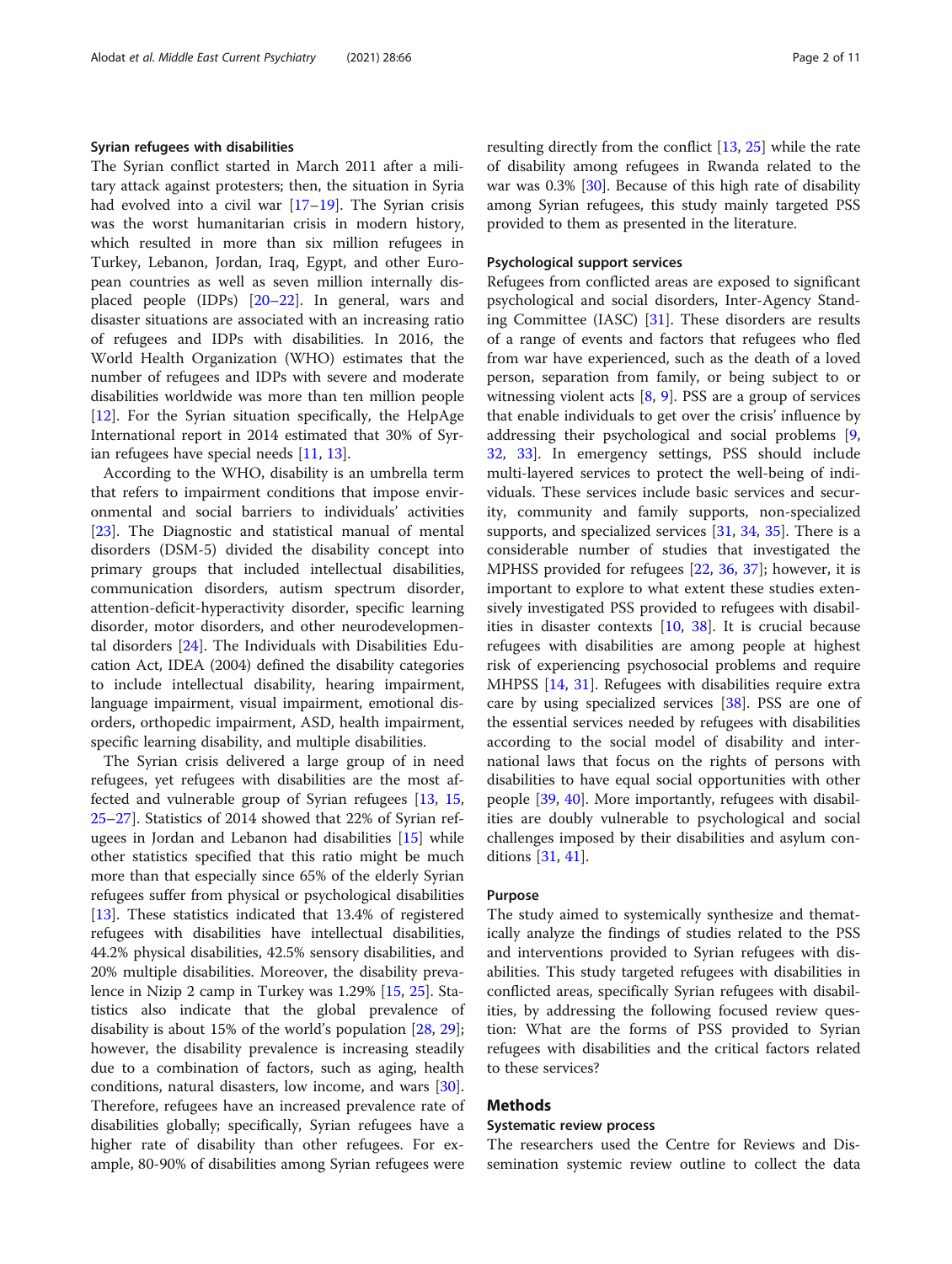[[42\]](#page-10-0). The following databases were searched in December 2020: Google Scholar, PsychInfo, EBSCOhost, Web of Science, and Scopus. The researchers used the following search strategy:

- 1) (psychosocial AND disab\*) OR (psycho\* AND disab\*) OR (social AND disab\*) AND (Syrian refugee)
- 2) (psychosocial AND disab\*) OR (psycho\* AND disab\*) OR (social AND disab\*) AND (Syrian asylum)
- 3) (psychosocial AND disab\*) OR (psycho\* AND disab\*) OR (social AND disab\*) AND (Syrian displacement)

To meet the thoroughness of the search strategy, the researchers used the search strategy multiple times. In each time, they used a single primary term (Syrian refugee, asylum, or displacement) with a single supported term (psychosocial, psycho, social, and disability). These studies were reviewed to identify any psychosocial services, which refer to services that aim to address individuals' ongoing psychological and social needs, such as training programs, counseling services, support groups, rehabilitation services, or community services. On the other side, these studies were reviewed to identify that services were provided to refugees with disabilities, which refer to individuals with certain or multiple disabilities that include mobility and physical impairments, head injuries, vision disability, hearing disability, learning disabilities, autism spectrum disorder, emotional disturbance, speech or language impairment, and intellectual disability.

The inclusion criteria include articles and field reports that describe PSS provided to Syrian refugee with disabilities that officially reported by UNHCR, hosted countries in the Middle East and Europe, and internally displaced people in Syria. Moreover, the inclusion criteria included studies that were published in the English language from the beginning of the Syrian crisis in 2011 to the date of the search in December 2020.

On the other hand, studies were excluded if the study sample did not include any Syrian refugees with disabilities regardless of their percentage of participation or if they did not have precise data of the provided PSS. Figure [1](#page-3-0) shows more details about the screening process.

#### Analysis

The two researchers independently screened studies' titles and abstracts and reviewed the full studies to check the inclusion and exclusion criteria. Duplicated and irrelevant items were excluded and then each identified study was double reviewed to confirm the accuracy of selection. The second researcher confirmed the studies identified by the first researcher to ensure reliability. Thereafter, the researchers thematically analyzed the identified studies by using a theoretical approach proposed by Braun and Clarke [\[43](#page-10-0)]. Based on this theoretical model, the researchers familiarized themselves with the identified studies by reading, rereading, and making notes for initial ideas. Then, studies sections that related to PSS provided for Syrian refugees with disabilities were coded, and themes were identified. At this point, the researchers used Klopper, Lubbe, and Rugbeer "concept matrix" to illustrate emerging themes. The concept matrix is a practical method that is used in a wide variety of disciplines and can help researchers in presenting emerged themes [[44\]](#page-10-0).

#### Results

#### Identified studies

The results of the systemic review showed that out of the 1072 studies included in the initial screening, nine identified studies met the inclusion criteria. These identified studies have precise data about refugee with disabilities and the PSS provided to them. Table [1](#page-4-0) provides an overview of methodologies, participants, and findings of the identified studies included in the review.

Most of the identified studies used the mixed-method research approach to investigate the PSS provided to Syrian refugees with disabilities. Some studies focused in using field visits method to collect data, such as Crock et al. and Women's Refugee Commission [\[25](#page-10-0), [27\]](#page-10-0) while the majority of the study used qualitative methods, such as interviews and focus group discussions, such as Care Jordan, HelpAge International, IREX and AFPRD, Strong et al., Yamamoto and Matsuo [\[13](#page-10-0), [26,](#page-10-0) [45](#page-10-0), [46](#page-10-0), [48,](#page-10-0) [49](#page-10-0)]. Only one study, Dababnah et al., used the experimental method by applying for a community-based intervention program with parents and teachers of Syrian refugee children with ASD  $[47]$  $[47]$ . This study implemented a 12week intervention program for parents and teachers of Syrian refugee children with ASD affected by trauma in Turkey. The community-based intervention sessions aimed to improve the skills of teachers and parents in behavior management, social support, promoting communication, social interaction, and adaptive behavior. Participants of the study reported gaining knowledge of new skills to support children with ASD in the community. However, surveys remain the most commonly used methodology among the reviewed studies.

The results of the review also showed that refugees with disabilities were the targeted population of most of the studies, yet few studies, such as Care Jordan included refugees with disabilities with other refugee groups and service providers [[45,](#page-10-0) [46](#page-10-0)]. Dababnah et al.'s study targeted older refugees' participants, but, overall, the participants' age was not a significant variable of studying refugees with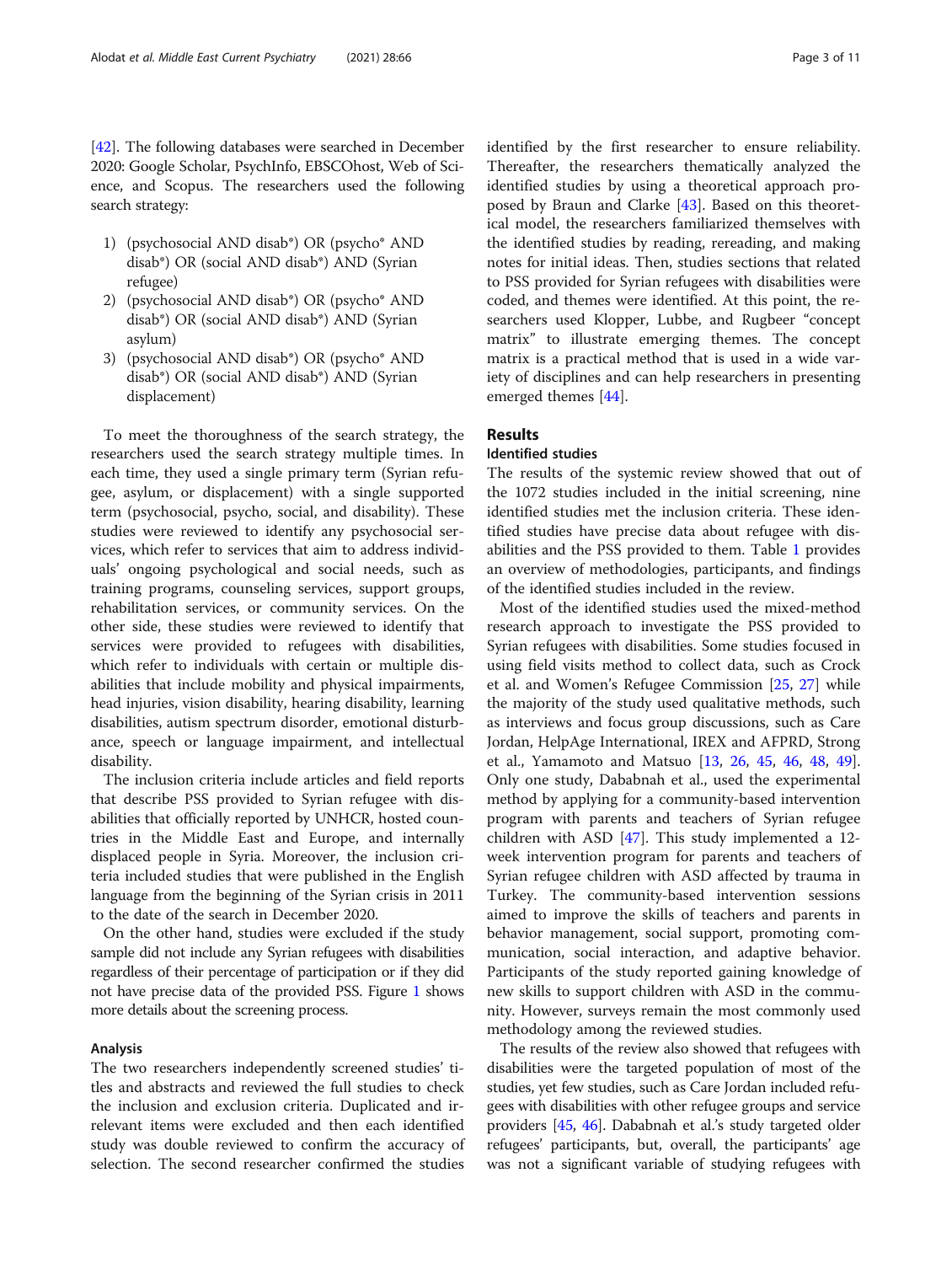disabilities and their services [[47](#page-10-0)]. It is worth mentioning that a large number of the old age participants are classified as people with disabilities because some disabilities, such as hearing loss, vision impairment, muscular disorders, and orthopedics disorders are associated with aging. Nevertheless, the numbers of participants differed from study to another, depending on the nature of the study. For example, HelpAge International survey report included thousands of participants while in experimental studies like Dababnah et al., the number of participants did not exceed 20 participants [[13](#page-10-0), [47\]](#page-10-0).

Furthermore, studies' methodologies and objectives imposed the types of disabilities that were targeted. Studies that used survey methodologies studied a wide range of mental, physical, and sensory disabilities [[13](#page-10-0), [25](#page-10-0)–[27](#page-10-0)]. The only study that investigated one type of disability was Dababnah et al.'s study, which examined the impact of a psychosocial intervention program on families and teachers of children with ASD [[47\]](#page-10-0).

#### Themes

The thematic analysis identified six themes that represent the PSS provided to Syrian refugees with disabilities and critical factors related to these services. The identified themes were assessment, mental health, psychological well-being, rehabilitation, social participation, and vulnerability. Table [2](#page-5-0) shows the concept matrix of identified themes in the review.

#### Assessment

Assessing psychosocial needs of Syrian refugees with disabilities' theme was identified within five of the nine

<span id="page-3-0"></span>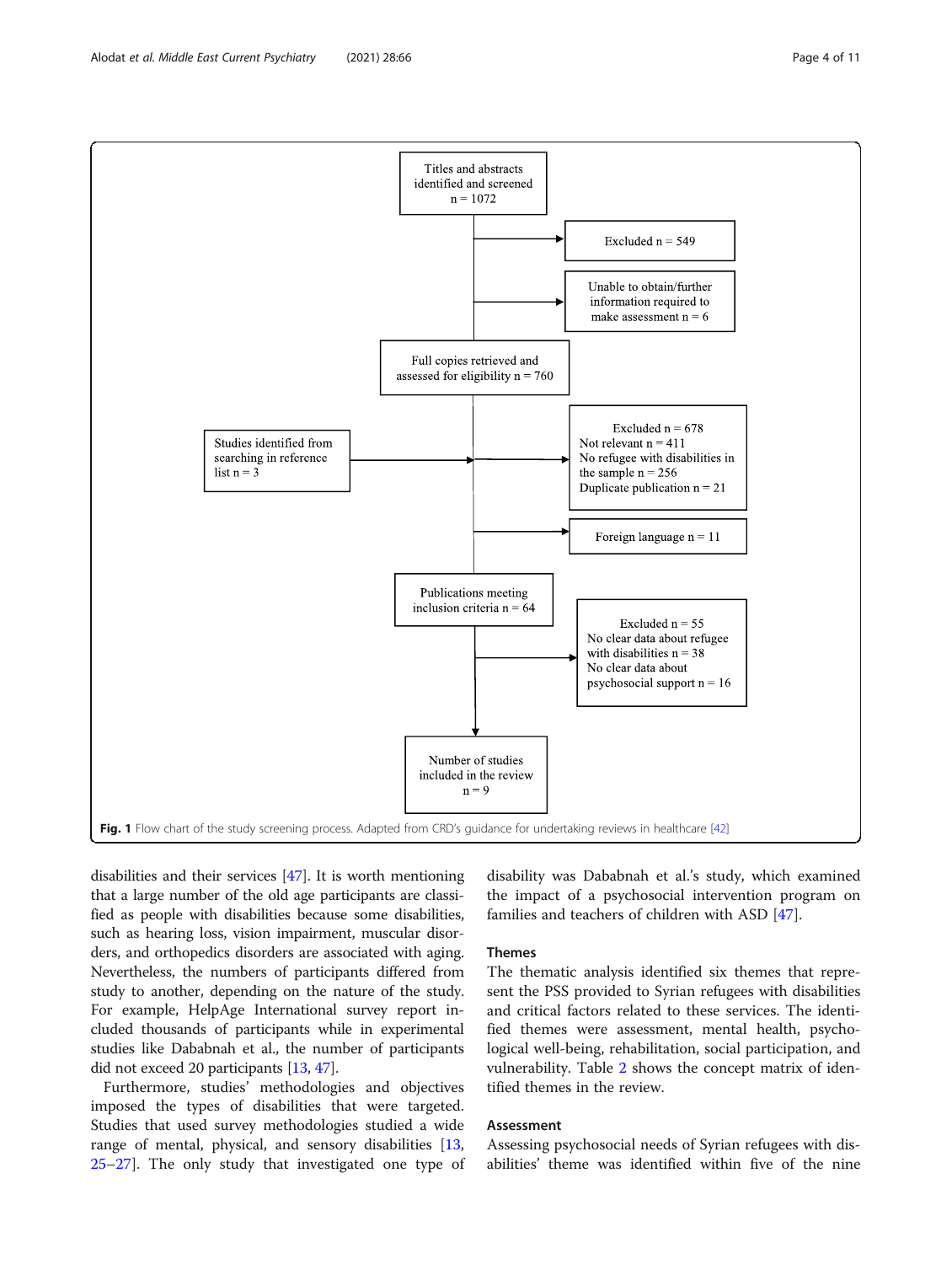#### <span id="page-4-0"></span>Table 1 Identified studies' data

| Study                                              | <b>Participants</b>                                                                                                                           | Method                                                                | <b>Findings</b>                                                                                                                                                                                                                                                                                                                                                                                                                                                                                               |
|----------------------------------------------------|-----------------------------------------------------------------------------------------------------------------------------------------------|-----------------------------------------------------------------------|---------------------------------------------------------------------------------------------------------------------------------------------------------------------------------------------------------------------------------------------------------------------------------------------------------------------------------------------------------------------------------------------------------------------------------------------------------------------------------------------------------------|
| Care Jordan [45]                                   | 60 household (3 with refugees with<br>disabilities); 327 people surveyed (10 have<br>special needs)                                           | Interviews, surveys, data<br>analysis, and focus group<br>discussions | Refugees with disabilities reported<br>feelings of isolation and loss of<br>community.<br>Limited access to basic psychosocial<br>support services, such as healthcare,<br>housing, education, and food                                                                                                                                                                                                                                                                                                       |
| Care Jordan [46]                                   | 534 household members (4% with special<br>needs)                                                                                              | Interviews, surveys, and focus<br>group discussions                   | Participants reported feelings of<br>depression, family violence, and<br>symptoms of psychological distress.<br>Psychosocial support programs<br>needed for refugees with disabilities<br>should include psychosocial<br>assessment and coping strategies.                                                                                                                                                                                                                                                    |
| Crock, Saul, McCallum and<br>Smith-Khan [25]       | 124 refugees with disabilities, government<br>officials, and international NGO staff in Turkey<br>and 11 refugees with disabilities in Jordan | Field visit, interviews,<br>discussion groups, and<br>questionnaires  | Refugees with disabilities are facing<br>significant challenges in accessing<br>psychosocial support programs.<br>Psychological distress was common<br>among Syrian refugees generally,<br>and highest among those with a<br>disability and older refugees.                                                                                                                                                                                                                                                   |
| Dababnah, Habayeb, Bear,<br>and Hussein [47]       | 9 parents and 11 teachers of refugee children<br>with ASD.                                                                                    | Intervention sessions and<br>interviews                               | A specialized intervention program<br>was implemented to improve<br>parents and teachers' skills to<br>support refugee children with ASD.<br>Parents and teachers' skills were<br>improved in supporting the social<br>behaviors of children with ASD.<br>Participants recommend the<br>program to others. Especially in<br>dealing with psychological trauma.                                                                                                                                                |
| HelpAge International [13]                         | 3202 Syrian refugees (716 refugees with<br>impairment, 501 refugees with chronic<br>disease, and 183 injured refugees).                       | Surveys and interviews                                                | Refugees with disabilities have<br>frequent signs. Of psychological<br>distress three times more than the<br>general refugee population.<br>Lack of services that provide<br>psychological support to refugees<br>with disabilities.<br>Limited number of refugees with<br>disabilities' families receiving<br>community and family support<br>services.                                                                                                                                                      |
| IREX and AFPRD [26]                                | 300 refugees with disabilities and 125 key<br>informants                                                                                      | Surveys, focus group<br>discussions, and interviews                   | Refugees with disabilities are<br>vulnerable and less able to protect<br>themselves from exploitation,<br>violence, and abuse.<br>Refugees with mental or intellectual<br>disabilities or those facing language<br>barriers have obstacles to receiving<br>needed support and services.<br>There is a shortage of psychological<br>support. Services provided to<br>refugees with disabilities.<br>Community and family support<br>services for refugees with disabilities<br>are provided in some countries. |
| Strong, Varady, Chahda,<br>Doocy, and Burnham [48] | 167 Syrian refugees (8% with physical<br>disabilities, 13% with vision impairment, and<br>9% with hearing impairment)                         | Surveys and interviews                                                | Common negative emotions that<br>affect older refugees' ability to<br>perform day-to-day functions.<br>Physical health and lacking support<br>contributed to developing negative<br>feelings among older refugees.                                                                                                                                                                                                                                                                                            |
| Women's Refugee<br>Commission [27]                 | 80 humanitarian actors and 120 refugees                                                                                                       | Field assessment                                                      | Limitation of access to Social<br>Development centers and outreach<br>services, especially to refugees with                                                                                                                                                                                                                                                                                                                                                                                                   |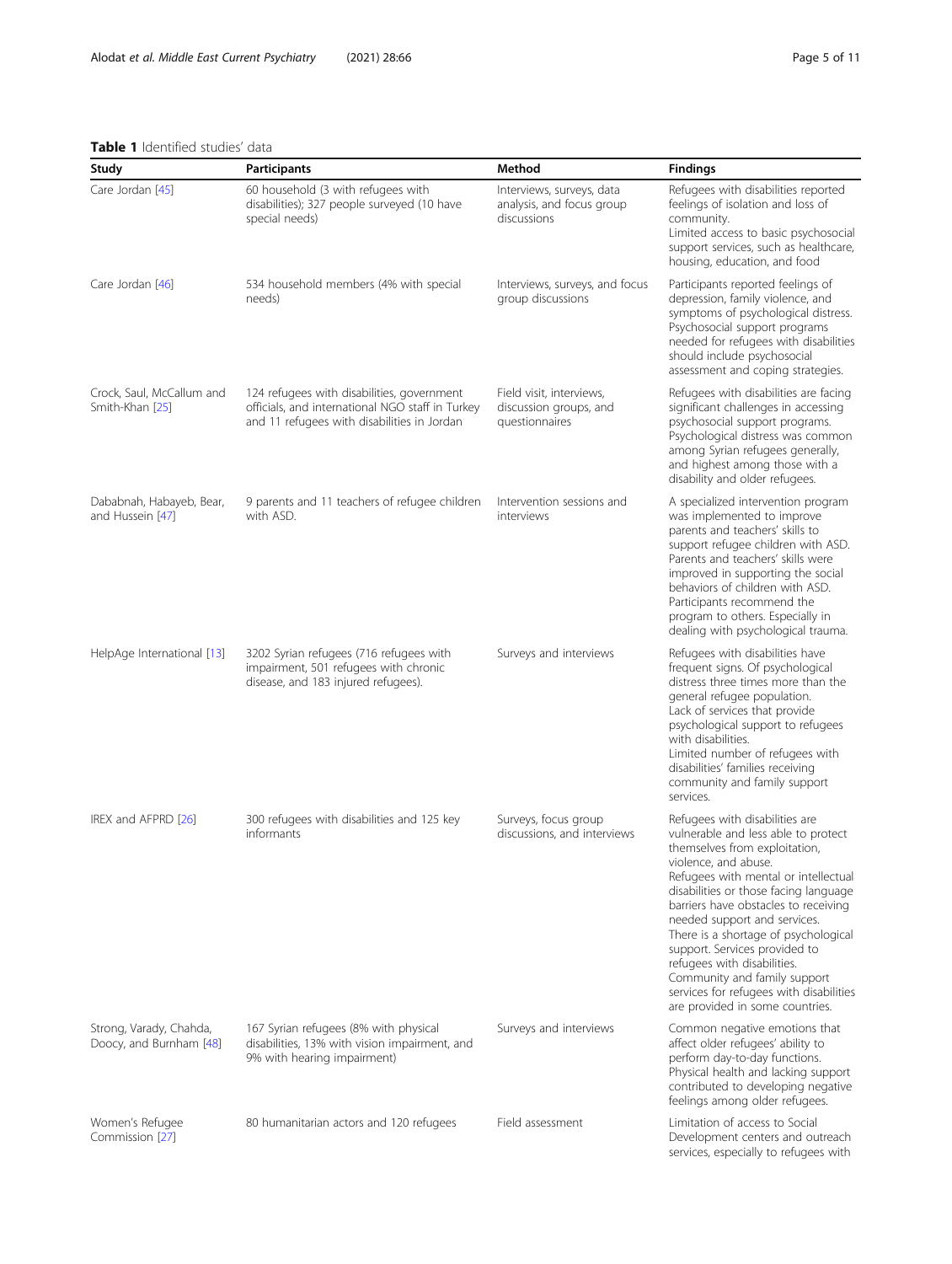<span id="page-5-0"></span>Table 1 Identified studies' data (Continued)

| Study | <b>Participants</b>                                                                 | Method                        | <b>Findings</b>                                                                                                                                                                                                                                                                                                                          |
|-------|-------------------------------------------------------------------------------------|-------------------------------|------------------------------------------------------------------------------------------------------------------------------------------------------------------------------------------------------------------------------------------------------------------------------------------------------------------------------------------|
|       |                                                                                     |                               | severe disabilities, who are most<br>vulnerable to social isolation and<br>exclusion.<br>Vulnerable refugees with disabilities<br>and their families need to be<br>included in available community<br>centers' activities in order to build<br>their capacity and resilience, as well<br>as providing positive psychosocial<br>outcomes. |
|       | Yamamoto and Matsuo [49] 12 Syrian refugees with disabilities and their<br>families | Ouestionnaires and interviews | Refugees with disabilities and their<br>families had restrictions in accessing<br>community and family support<br>services.<br>Community and family support<br>services in Jordan include<br>rehabilitation, education, financial,<br>and social services.                                                                               |

studies. Specifically, Care Jordan, Crock et al., HelpAge International, and IREX and AFPRD have assessed psychosocial needs of refugees with disabilities as a part of a broad range assessment of refugees' needs, such as food, shelter, economic situation, and other needs [\[13,](#page-10-0) [25,](#page-10-0) [26](#page-10-0), [45](#page-10-0), [46](#page-10-0)]. These studies were conducted at the beginning of the Syrian asylum because of the importance of assessment's need then. Care Jordan [[45](#page-10-0), [46](#page-10-0)] conducted surveys to assess Syrian refugees' needs and gaps in services in Jordan. These reports indicated isolation and loss of community feelings among Syrian refugees, who would benefit from psychosocial activities, such as communication skills, counseling, and stress management [[45](#page-10-0), [46\]](#page-10-0).

On the other hand, HelpAge International, IREX and AFPRD, and Crock et al. specifically targeted Syrian refugees with disabilities in their reports [\[13](#page-10-0), [25](#page-10-0), [26\]](#page-10-0). Help-Age International used a scale to assess psychosocial needs among refugees. The results showed that Syrian refugees with disabilities are twice likely to report signs

of psychological distress compared with other refugees [[13\]](#page-10-0). IREX and AFPRD reported a high level of psychological distress among Syrian refugees with disabilities in Turkey and Jordan. This report claimed that many refugees with disabilities were isolated from family, caregivers, and society, which led them to developed psychological distress, and they needed PSS [[26\]](#page-10-0). Crock et al. from the University of Sydney conducted a report about Syrian refugees with disabilities in Jordan and Turkey [\[25\]](#page-10-0).

Regarding psychosocial assessment, they reported that psychological distress level was significantly high among refugees with disabilities and older people. It is worth mentioning that previous studies that focused on the psychosocial assessment of refugees with disabilities were field reports conducted by non-governmental organizations (NGOs) and research centers. This lack of programs and research indicated that assessing the psychosocial needs of refugees with disabilities and

Table 2 Concept matrix of identified themes

| Study                                              | <b>Theme</b> |               |                             |                |                      |               |  |  |
|----------------------------------------------------|--------------|---------------|-----------------------------|----------------|----------------------|---------------|--|--|
|                                                    | Assessment   | Mental health | Psychological<br>well-being | Rehabilitation | Social participation | Vulnerability |  |  |
| Care Jordan [45]                                   |              |               |                             |                |                      |               |  |  |
| Care Jordan [46]                                   |              |               |                             |                |                      |               |  |  |
| Crock, Saul, McCallum, and Smith-Khan [25]         | ✓            |               |                             |                |                      |               |  |  |
| Dababnah, Habayeb, Bear, and Hussein [47]          |              |               |                             |                |                      |               |  |  |
| HelpAge International [13]                         |              |               |                             |                |                      |               |  |  |
| IREX and AFPRD [26]                                |              |               |                             |                |                      |               |  |  |
| Strong, Varady, Chahda, Doocy, and<br>Burnham [48] |              |               |                             |                |                      |               |  |  |
| Women's Refugee Commission [27]                    |              |               |                             |                |                      |               |  |  |
| Yamamoto and Matsuo [49]                           |              |               |                             |                |                      |               |  |  |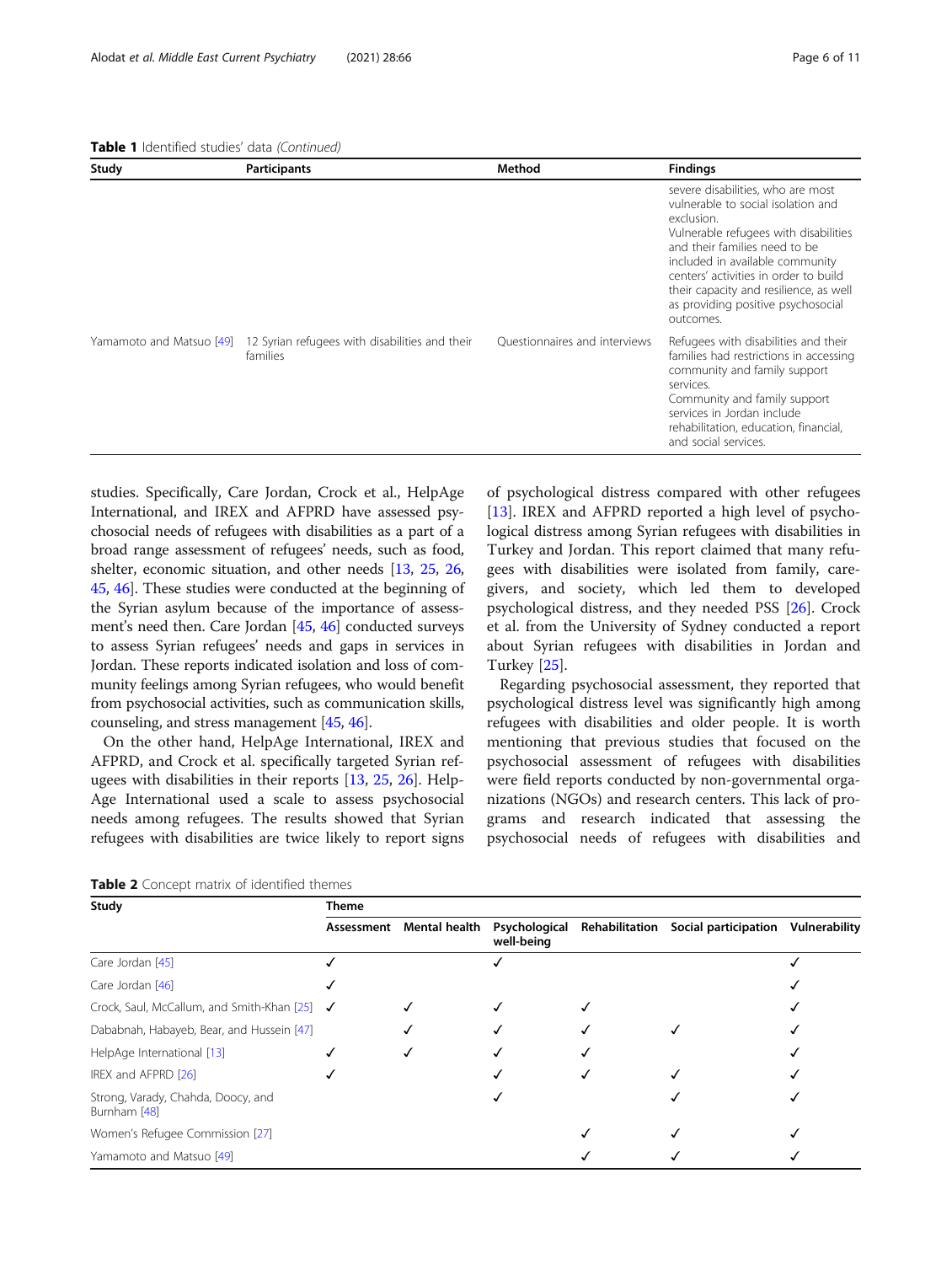providing services to them was not a priority of government sectors in hosted countries.

#### Mental health

Mental health was associated with PSS in three of the studies: Crock et al., Dababnah et al., and HelpAge International [\[13,](#page-10-0) [25](#page-10-0), [47\]](#page-10-0). Crock et al. described the PSS provided for refugees in Jordan as comprehensive services that were associated with legal aid, yet the report indicated that more services were needed for the longterm mental health issues, such as community-based coping strategies [\[25](#page-10-0)]. Dababnah et al. claimed that refugee parents of children with autism spectrum disorders (ASD) and other disabilities were experiencing high levels of psychosocial distress and mental health issues [[47\]](#page-10-0). Dababnah et al. negatively linked the mental health issues with forced migration and asylum status, so it designed a program for those refugees that based on trauma-informed care [\[47\]](#page-10-0). HelpAge International reported a shortage of PSS, mental healthcare services, and family and community support services, especially for refugees with cognitive impairment [[13](#page-10-0)]. The lack of services, according to the report, was a significant challenge by families in both Lebanon and Jordan, so the report also called to increase the number of refugees with disabilities who benefit from family and community support networks and mental healthcare services.

#### Psychological well-being

The state of psychological well-being was a strong theme that arose in six of the studies: Care Jordan, Crock et al., Dababnah et al., HelpAge International, IREX and AFPR D, and Strong et al. [\[13](#page-10-0), [25](#page-10-0), [26,](#page-10-0) [45,](#page-10-0) [47](#page-10-0)]. These studies showed that refugees with disabilities were suffered from a range of psychological symptoms that affected their well-being. Care Jordan highlighted a wide range of traumatic symptoms among refugees with disabilities, such as anxiety, stress, and depression. These signs had an impact on refugees' psychological well-being and led to a group of consequences, such as frustration, negative feelings, and violence in the home [\[45](#page-10-0)]. Crock et al. reported that the state of psychological well-being of refugees with disabilities' families was affected by their displacement conditions. The report indicated that these families suffered from nervousness, anxiety, and depression, which may impact their coping abilities negatively [[25\]](#page-10-0). Dababnah et al. indicated that stress, depression, and lower levels of well-being are challenges that families face when raising a child with ASD in typical circumstances, and parents of children with ASD in conflict-affected communities are more vulnerable to face these challenges [[47\]](#page-10-0). HelpAge International reported that refugees with disabilities are more likely to experience psychological distress. The report listed a wide range of psychosocial distress' signs, such as a change in emotion, change in behavior, change in relationships, and change in cognition [\[13](#page-10-0)]. IREX and AFPR D indicated that isolation and separation from family are the most significant challenges facing refugees with disabilities. These challenges, according to the report, led to psychological distress and difficulties in providing needed services [\[26\]](#page-10-0). Strong et al. mentioned that older refugees with disabilities reported negative emotions that restricted their ability to perform generally in daily life. Those older refugees experienced negative emotions, such as anxiety, depression, fears, feeling unsafe, loneliness, irritability, and anger [\[48](#page-10-0)].

#### Rehabilitation

Six of the studies discussed the necessity of rehabilitation programs for refugees with disabilities. Rehabilitation as PSS for refugees with disabilities includes medical services, physical support services, assistive devices, vocational services, and training for independent living. Crock et al. noted the availability of rehabilitation services for refugees with disabilities in Turkey and Jordan, but there are many obstacles to providing these services. One of the most critical obstacles facing the provision of PSS in host communities was the prioritization of providing essential services such as food, medicine, education, and shelter for refugees over rehabilitation services [[25\]](#page-10-0). For instance, the Women's Refugee Commission reported a shortage in the longterm rehabilitation services provided for refugees with disabilities in Lebanon; however, the health providers believe that there was a "low priority for rehabilitation interventions at this point in the humanitarian response." Therefore, the report recommended increasing attention to the rehabilitation sector for refugees with disabilities in Lebanon, especially psychological support programs for women and children [\[27](#page-10-0)]. Dababnah et al. reported that intervention programs could enhance the psychosocial status of parents and caregivers of children refugees with ASD by decreasing stress and increasing selfconfidence [[47\]](#page-10-0). Oppositely, HelpAge International reported that there was a shortage of rehabilitation services provided for refugees with disabilities in Jordan and Lebanon. The report indicated that immediate healthcare services are available in many locations, but there was a lack of long-term rehabilitation and PSS [[13\]](#page-10-0). IREX and AFPRD findings showed that disability among refugees is linked with the extra cost of providing health and rehabilitation services, which not all refugees with disabilities are getting [[26](#page-10-0)]. Yamamoto and Matsuo emphasized the importance of providing rehabilitation services of refugees with disabilities; however, the results of the study showed a weakness in the provision of these services to refugees with disabilities in Jordan that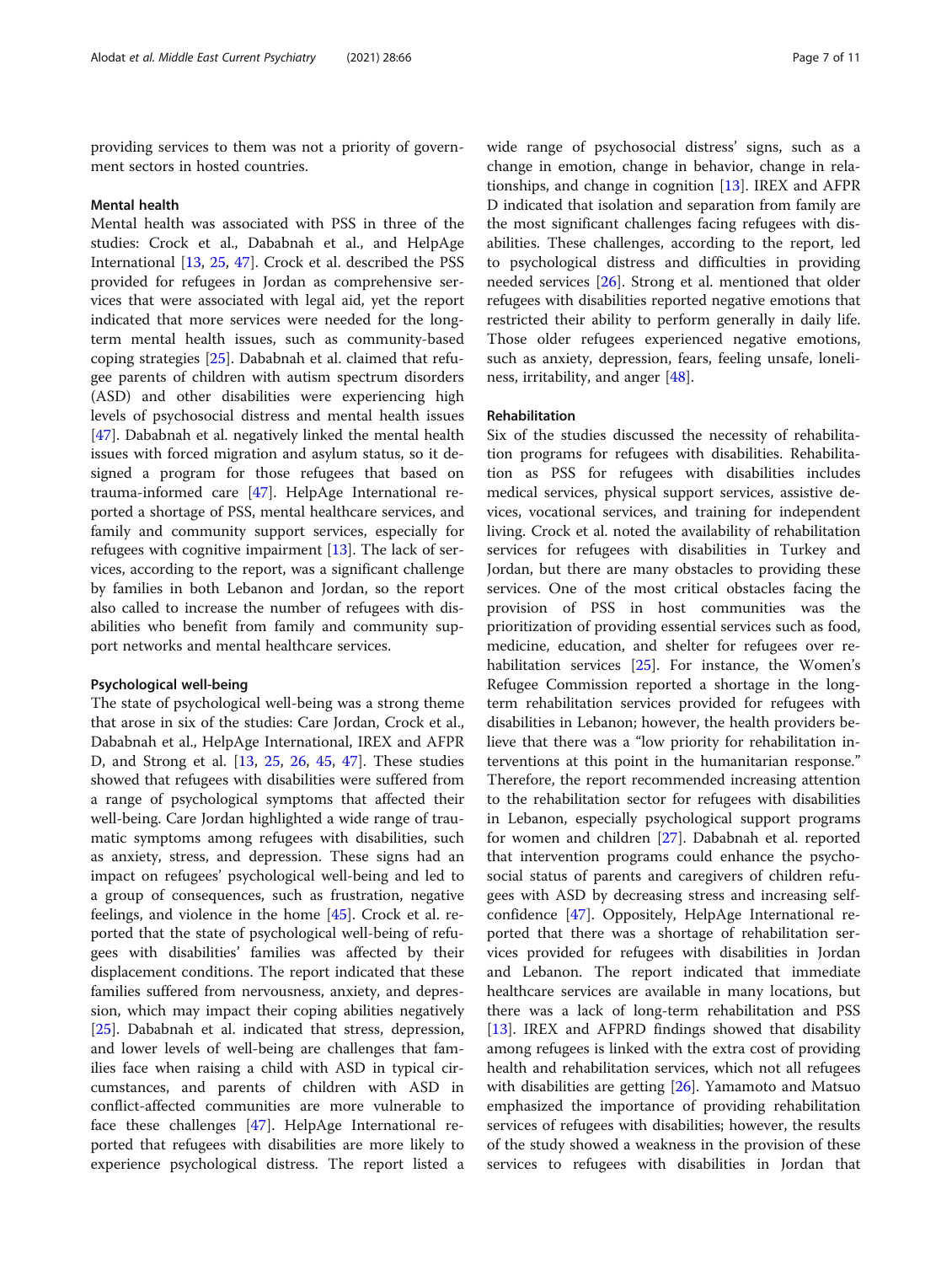include community and family support services, secondary and higher education services, financial services, social protection, and community mobilization [[49](#page-10-0)].

#### Social participation

Social participation of refugees with disabilities in the community was discussed in five studies. Dababnah et al. reported that teachers and parents of children with ASD suffered from social isolation; therefore, the intervention results showed an improvement of teachers and parents' competences in enhancing the social participation of their children [[47\]](#page-10-0). IREX and AFPRD indicated that refugees with disabilities have many restrictions that limit their social participation in the community. These restrictions related to the camps' infrastructure or others' attitudes, which prevent refugees with disabilities of fully participating in social life. Hence, the study recommended more PSS targeting the social skills of refugees with disabilities to ensure adequate social communication and participation [\[26](#page-10-0)]. Strong et al. reported a critical impact of social isolation on older refugees' daily life. The lack of social participation of older refugees, especially older people with disabilities, may cause a misrepresentation of older refugees in the community, which may affect their self-worth [[48](#page-10-0)]. Women's Refugee Commission reported several cases of families of refugees with disabilities who are facing extreme social isolation and exclusion. The study recommended that outreach programs and community centers should promote social activities for refugees with disabilities based on a social and rights-based model to encourage those refugees to participate in the community effectively [[27](#page-10-0)]. Yamamoto and Matsuo found that Syrian refugees with disabilities and their families in Jordan facing several restrictions that limit their social participation due to physical-limitation disabilities. The study recommended professionals to provide services that support the social engagement of refugees with disabilities [\[49](#page-10-0)].

#### Vulnerability

Vulnerability is the most robust theme that emerged in all identified studies, which described that Syrian refugees with disabilities were vulnerable groups. HelpAge International described this group of people as the "Hidden Victims" of asylum and displacement situations. The report claimed that this group of people that include people with disabilities, older adults, and children is more vulnerable to psychological disorders than other refugees, and the report recommended that psychosocial needs of those people must be assessed in order to provide support services on an ongoing basis [[13\]](#page-10-0). Strong et al. concluded that elderly, disabled, women, and children; Syrian refugees are a highly vulnerable population, and they require services, especially health services [\[48](#page-10-0)].

Yamamoto and Matsuo reported that human rights services provided to Syrian refugees with disabilities should include particular PSS, which are just as important as other essential services they may need, such as housing and food [\[49\]](#page-10-0).

Moreover, Care Jordan reports found that the most vulnerable groups among Syrian refugees are women, people with special needs, older people, and unaccompanied. According to these reports, vulnerable refugees require to assess their psychosocial needs and provide them with services that address these needs [\[45](#page-10-0), [46](#page-10-0)]. Dababnah et al. reported that refugees with disabilities are the most vulnerable group of people in the asylum setting who need training and rehabilitation programs that enable persons with disabilities, their families, and service providers to face the psychosocial challenges resulting from disability and asylum situations [[47\]](#page-10-0). According to the Women's Refugee Commission, people with disabilities are the most socially vulnerable groups in displaced communities who are excluded and facing social, environmental, and communication obstacles. The Women's Refugee Commission called host communities and international organizations to evaluate and identify the psychosocial risks related to refugees with disabilities and provide essential support for them [\[27](#page-10-0)]. Likewise, IREX and AFPRD report described that people with disabilities among vulnerable Syrian refugees' people. The report claimed that people with disabilities are "among the most hidden, excluded, and neglected of all displaced persons." The report also mentioned that "isolation caused by the loss of family members or caregivers leaves PWDs vulnerable to physical and sexual violence, exploitation, human trafficking, harassment, and discrimination" [[26\]](#page-10-0). On the other hand, Crock et al. encouraged host communities and health service providers to identify and assess vulnerable refugees with disabilities and consider their strengths and capabilities [[25\]](#page-10-0).

#### **Discussion**

This review identified nine studies exploring various forms of PSS provided to Syrian refugees with disabilities. The systematic review identified a limited number of studies that investigated psychosocial support services for refugees with disabilities compared to studies that investigated these services for refugees in general. The forms of these services included mostly basic services, community support services, and a few specialized services. The review findings also revealed that most of the identified studies argued the importance of providing PSS to refugees with disabilities and their families; however, there was limited information about the effectiveness of these services and its appropriateness for refugees with disabilities. Indeed, refugees with disabilities need specialized support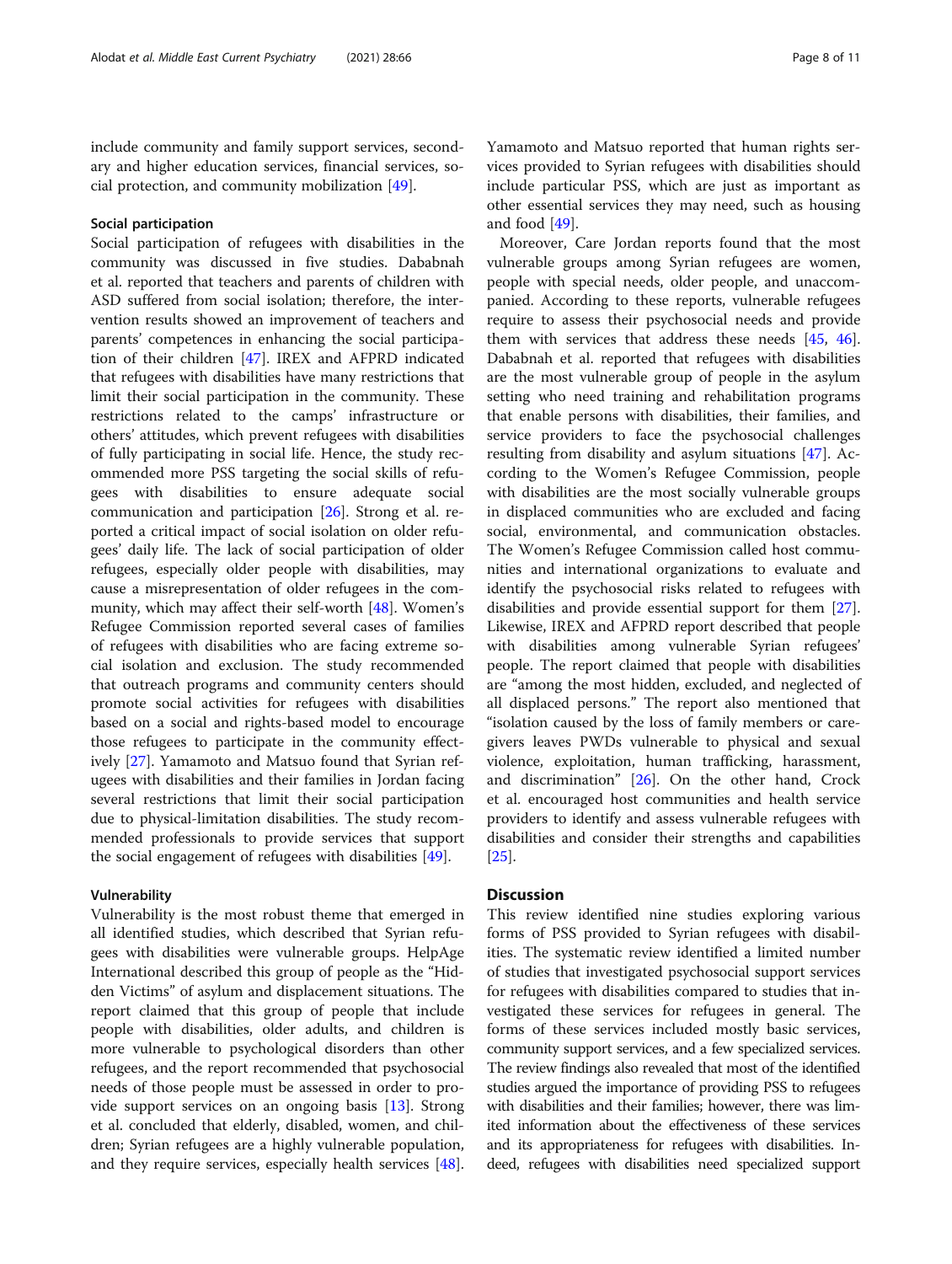services and adaptation in the environment to suit the type of disability at different levels that include accommodation, rehabilitation services, assistive equipment, and MHPSS. Hence, the findings of this review pointed out a gap in the specialized PSS provided Syrian refugees with disabilities with taking into consideration the large number of Syrian refugees and IDPs in general and those with disabilities in particular. The specialized PSS must comply with the criteria for providing services as a human right of refugees and IDPs with disabilities in conflicted areas [[31](#page-10-0), [39](#page-10-0), [40](#page-10-0)].

Furthermore, available data from the review indicated that refugees with disabilities are among the most vulnerable group of refugees to develop symptoms of psychological distress. HelpAge International, for example, described those people as "hidden victims" of displacement while IREX and AFPRD and Care Jordan described them as "underserved people" [[13,](#page-10-0) [26,](#page-10-0) [45,](#page-10-0) [46](#page-10-0)]. Thus, the lack of provided PSS to Syrian refugees with disabilities represents a potentially long-term effect on the psychological and social well-being of those individuals.

The thematic analysis findings showed a group of factors that affect the PSS provided to Syrian refugees with disabilities. The most crucial factor was the assessment of the psychosocial needs of these individuals. The assessment of the needs leads to the appropriate provision of services and helps refugees with disabilities to overcome obstacles imposed by disabilities and asylum. Other factors related to the PSS were the mental health services that enable Syrian refugees with disabilities to achieve the psychosocial well-being. The lack of mental health care services for refugees with disabilities may cause higher levels of stress and psychosocial distress and place them at significant risk of falling into extreme vulnerability. These findings are consistent with the results of Mirza and Yohani et al.'s studies that reported that refugees with disabilities are at risk of mental disorders and in need of PSS [[14,](#page-10-0) [16\]](#page-10-0). These services increase the capacity and resilience of refugees with disabilities and their parents, teachers, and care-providers. The PSS provided to refugees with disabilities, and their families are essential as the right of refugees with disabilities.

The PSS provided to refugees with disabilities have incredible effects on their psychosocial well-being; however, this review revealed variations in the quality of services provided to refugees with disabilities and their families. Identified studies emphasized the need to provide specialized PSS and community support programs that qualify refugees with disabilities and their families to live independently. The increase in PSS could prompt the social participation of Syrian refugees with disabilities and their families in the community, which decreased the risk of psychological disaster in short and long terms.

#### Implications

The PSS provided Syrian refugees with disabilities have severe implications on the mental health of those refugees, who already suffer from disability restrictions, and their caregivers. The lack of PSS leads to social risk and absence of social participation and inclusion of refugees with disabilities in the community. These conditions cause severe psychological problems that can be prevented by providing community and family support. The community and family support programs for refugees with disabilities and their families may include rehabilitation, social and health services, inclusion education, employment, and entrepreneurship services. Yamamoto and Matsuo and Strong et al. emphasized the role of community participation and supporting programs in enhancing the role of refugees with disabilities in communities [\[48](#page-10-0), [49\]](#page-10-0). On the other hand, the lack of community participation of refugees with disabilities negatively affects the social participation of their families, therefore, providing community and family support programs promote the social participation of refugees with disabilities and their families.

From an economic perspective, providing PSS could impact host communities positively. On the one hand, frequent psychosocial disorders contribute to spending more on health services for refugees with disabilities and their families. On the other hand, refugees with disabilities may benefit from rehabilitation, educational, and social services provided to them, which may lead to an increase in the employment rate among refugees with disabilities and on the other side decrease the spending in financial aid and welfare programs.

Consequently, providing PSS to refugees with disabilities is a legal human right stipulated in international conventions  $[50]$  $[50]$ ; therefore, supporting the PSS to refugees with disabilities and their families is a legal and ethical duty to help them practice their right of selfdetermination as other human beings. There is still a significant need for policies that regulate the PSS sector, especially the government services, to include evidencebased evaluation and practices as well as training programs for practitioners. Policy restructuring is particularly crucial in reforming the mental public health system, and it deserves the potential costs of providing services to refugees with disabilities and their families. More significantly, governments and NGOs should collaborate in providing PSS that may contribute to the social and economic development of refugees and local communities.

#### Limitations

The systematic review and thematic analysis framework used in this study ensured that the results represent a deep understanding of the PSS provided to Syrian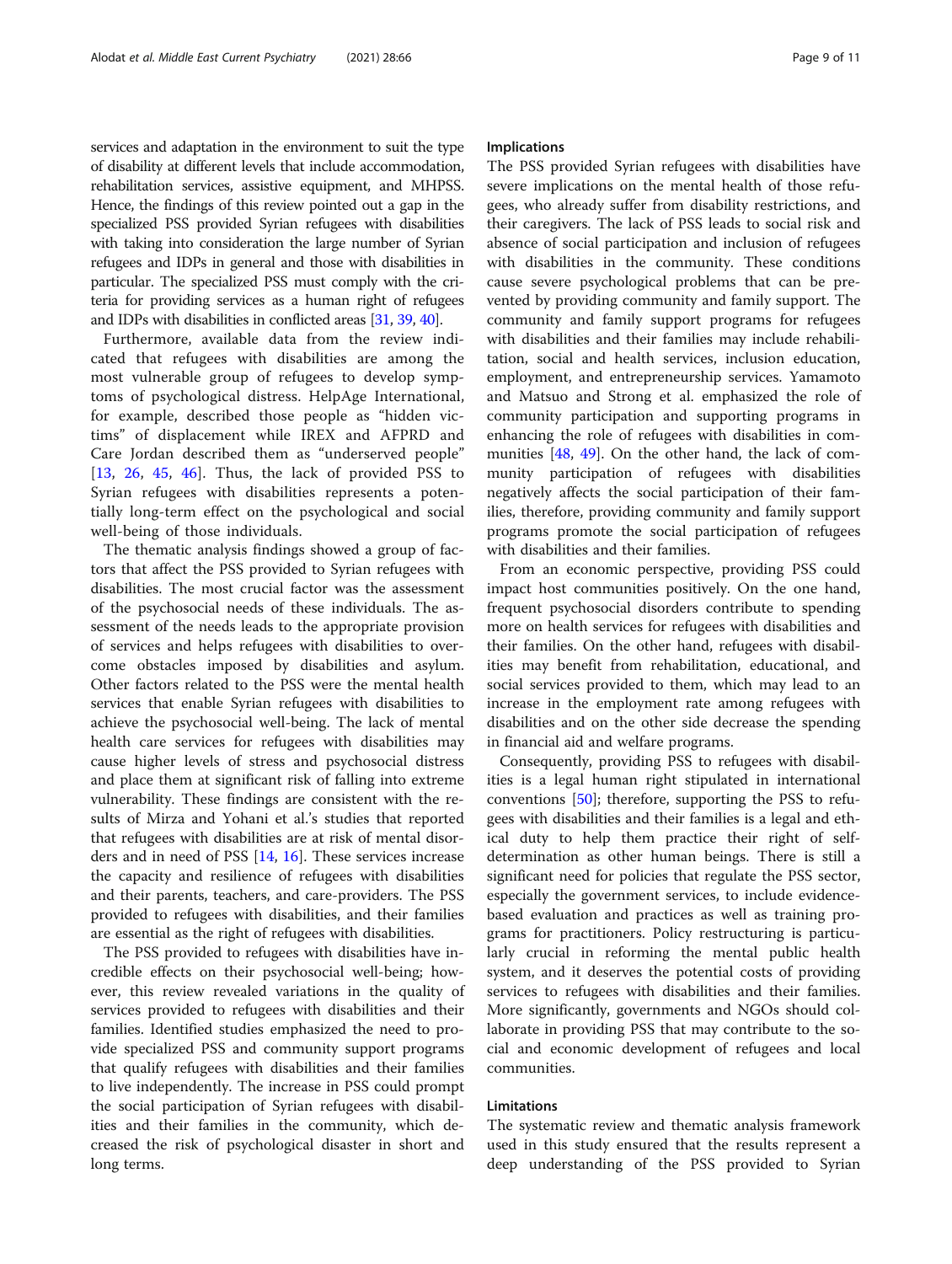<span id="page-9-0"></span>refugees with disabilities. However, the findings presented in this review should be construed with the consideration of some significant limitations. First, the systematic review was limited to the available published literature about PSS provided to Syrian refugees with disabilities since the start of the Syrian crisis in 2011 to the end of 2020. Second, this review focused primarily on published literature about Syrian refugees with disabilities, which were limited. Several studies that generally investigated the PSS provided to Syrian refugee population and did not have participants with disabilities were excluded from the review. As such, studies excluded from this review even if the target population of these studies were refugees with disabilities if it did not discuss the PSS. Third, this study used a qualitative thematic analysis method to review the critical factors related to PSS. The identified themes in the analysis might only cover the most common factors in the review, which could affect the findings' transferability. Finally, this review only included the published literature in the English language, which may result in the exclusion of literature published in other languages, such as Arabic.

#### Conclusions

PSS are one of the essential services that affect the lives of refugees with disabilities. This study systematically reviewed and thematically analyzed studies that investigated PSS provided for Syrian refugees with disabilities in terms of availability, importance, and effectiveness of these programs on the mental health and well-being of those refugees. This review revealed that there is a lack of studies that investigated this topic; despite that, identified studies claimed that the quality, effectiveness, and availability of these services differ based on the service level (basic or specialized). Still, these studies confirmed that these services are essential for refugees with disabilities. The results of the thematic analysis identified a set of factors that affect the PSS, which were assessment, mental health, psychological well-being, rehabilitation, social participation, and vulnerability. This study recommends a set of steps that may contribute to improving the PSS provided to refugees and IDPs with disabilities. The first step toward improving the current practices in the field is the professional development of practitioners and service providers in the mental health sector. The second step in reforming the PSS is conducting more scientific researches about refugees with disabilities' psychosocial and mental health services. Researches are a significant element of enhancing the PSS provided for Syrian refugees with disabilities, which will help in assessing the needs and improving the services. Specifically, more researches are needed in assessment, quality of services, policies, community services, and intervention programs. Finally, policies restructure is a critical path to elaborate on the services and practices. Legislation could regulate the services by the legalization of the service provision for refugees with disabilities and their families, and to monitor and control the quality of the provided services. These recommendations may ensure the efficacy and the quality of PSS and enhancing the quality of life of Syrian refugees with disabilities and their families.

#### Abbreviations

IDPs: Internally displaced people; WHO: World Health Organization; DSM-5: Diagnostic and statistical manual of mental disorders—version 5; IDEA: Individuals with Disabilities Education Act; IASC: Inter-Agency Standing Committee; PSS: Psychological support services; MHPSS: Mental health and psychosocial support; UNHCR: United Nation Refugee Agency; ASD: Autism spectrum disorder; NGOs: Non-governmental organizations; CRPD: Convention on the Rights of Persons with Disabilities

#### Acknowledgements

Not applicable.

#### Authors' contributions

AA and HA collected and analyzed this article. AA has a major contribution in writing the manuscript. All authors read and approved the final manuscript.

#### Funding

None.

Availability of data and materials Not applicable.

#### Declarations

Ethics approval and consent to participate Not applicable.

#### Consent for publication

Not applicable.

#### Competing interests

The authors declare that they have no competing interests.

#### Author details

<sup>1</sup> Counseling and Educational Psychology Department, Yarmouk University Irbid, Jordan. <sup>2</sup>The Higher Council for the Rights of Persons with Disabilities, Amman, Jordan.

# Received: 16 August 2021 Accepted: 18 September 2021

#### References

- 1. Esses VM, Hamilton LK, Gaucher D (2017) The global refugee crisis: empirical evidence and policy implications for improving public attitudes and facilitating refugee resettlement: the global refugee crisis. Soc Issues Policy Rev 11(1):78–123. <https://doi.org/10.1111/sipr.12028>
- 2. Reynolds M (2019) The global refugee "Crisis": learning is the key to solving it. Soc Educ 83(6):308–310
- 3. Chemali Z, Borba CPC, Johnson K, Khair S, Fricchione GL (2018) Needs assessment with elder Syrian refugees in Lebanon: implications for services and interventions. Global Public Health 13(9):1216–1228. [https://doi.org/10.1](https://doi.org/10.1080/17441692.2017.1373838) [080/17441692.2017.1373838](https://doi.org/10.1080/17441692.2017.1373838)
- 4. Su D, Toure D, Do K, Latt Nlam N, Ern J (2017) Refugee health needs assessment in Omaha. University of Nebraska Medical Center, Nebraska
- 5. Thoresen P, Fielding A, Gillieatt S, Thoresen SH (2016) Identifying the needs of refugee and asylum-seeking children in Thailand: a focus on the perspectives of children. J Refugee Stud 30(3):few028. [https://doi.org/10.1](https://doi.org/10.1093/jrs/few028) [093/jrs/few028](https://doi.org/10.1093/jrs/few028)
- 6. Fegert JM, Diehl C, Leyendecker B, Hahlweg K, Prayon-Blum V (2018) Psychosocial problems in traumatized refugee families: overview of risks